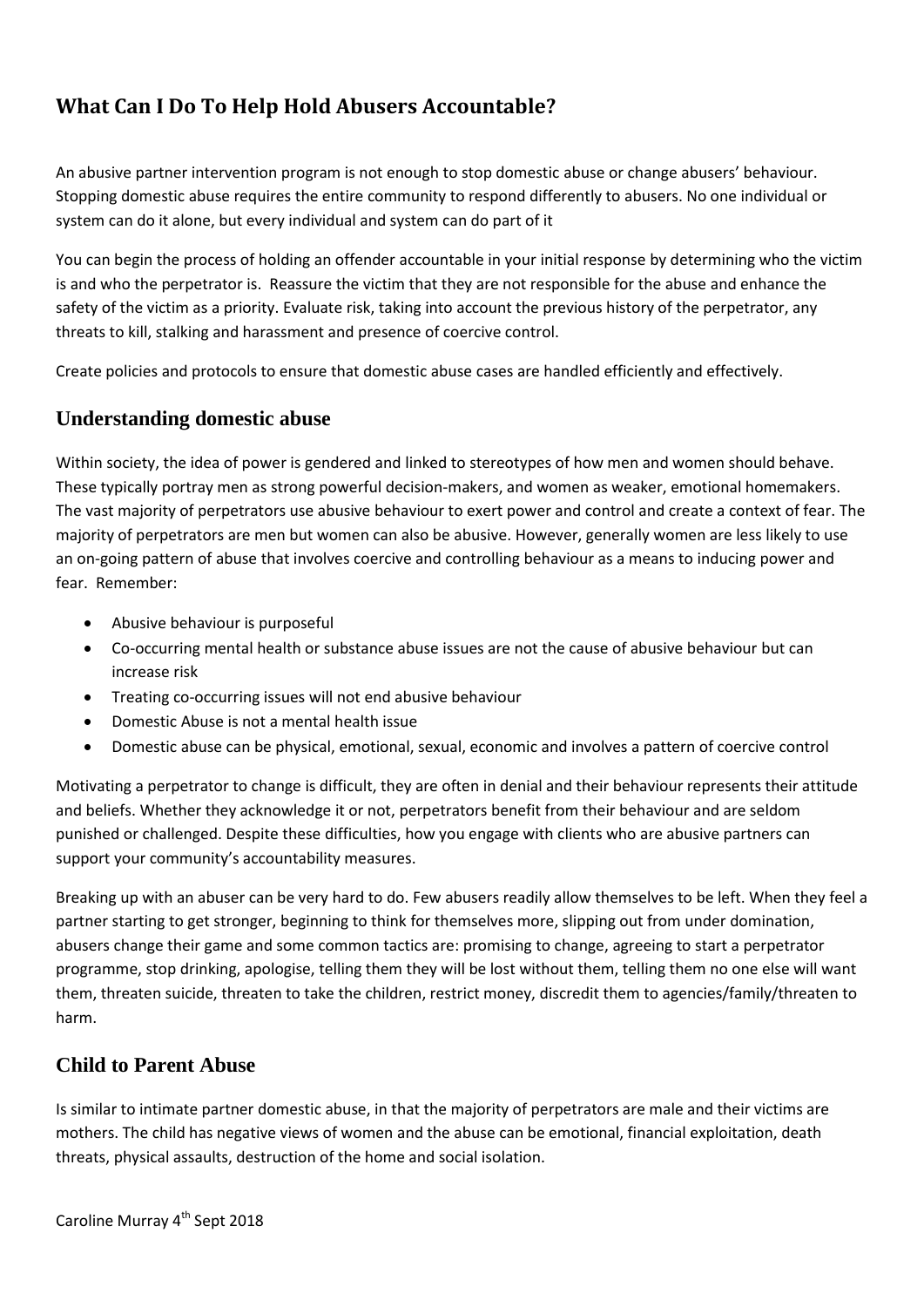Parents will have feelings of guilt, blame, shame and fear and will be reluctant to disclose what is happening or the severity of the abuse. Parents often look for help for the child rather than themselves, particularly if the child has mental health, drug or alcohol problems.

Professionals need to be alert to the issue and not assume the young person's behaviour is as a result of 'poor parenting'. Advice about boundary setting is not helpful in situations where the young person is controlling the parent. Mothers are not lax but worn down by manipulation and stress and a coping strategy is to not challenge their child's behaviour. Mothers will be reluctant to lose contact with their child and abandon their parenting duties. Helping mothers with safety planning, developing support networks, stable accommodation and maximising income is helpful in strengthening their resources.

## **Screening for perpetrators**

Even if you do not routinely screen for abusive behaviour, there may be occasions where it is important to talk to a client about perpetrating abuse:

- Both parties use your service, and you have a duty of care to the person who be the victim
- Under S17 of the Crime and Disorder Act there is a responsibility to take 'reasonable' action to prevent a crime. Asking a client about their behaviour may be appropriate
- Under Article 2 Human rights Act 1968 public authorities have a duty to protect life and therefore must take positive action to reduce/remove any risks when they are identified

Perpetrators are unlikely to approach a service with a full disclosure but many disclose concerns about their relationship (fighting, arguing, depressed, angry etc.). You might ask how this makes them feel, how they think their partner and children feel, do they think their partner has ever being scared of them, examples of a recent incident, has it ever escalated to violence. You can then probe further for evidence of coercion and control. Ask if they have or have ever had a Non-molestation Order against them. If appropriate, name domestic abuse and explain the behaviours.

Do not ever condone or excuse the behaviour but be positive that they have sought help. Ask what they think effects their behaviour and explore what they would like to do – are they motivated to change? You may want to keep going back to this.

Explain the limits of confidentiality.

#### **Working with perpetrators of abuse**

Professionals can inadvertently collude with perpetrators and reinforce victim blaming by:

- Asking the victim what they did or said to trigger the abuse
- Not believing what she is telling you
- Misdiagnosing the victim as the perpetrator it is common for men to report abuse from their partner be mindful of the context of the relationship and where the impact is. Always refer men to Men's Advice Line, where staff are trained to identify victims and perpetrators
- Directing the women to engage with services such as substance misuse as a tactic to change his behaviour
- Labelling a victim as challenging or difficult to work with, does not reflect that she maybe being restricted from engaging and can imply she is difficult to live with.

Working with perpetrators who have mental health and/or substance misuse problems is difficult. There is no causal relationship between these issues, as not all people who have mental health or substance misuse issues are abusive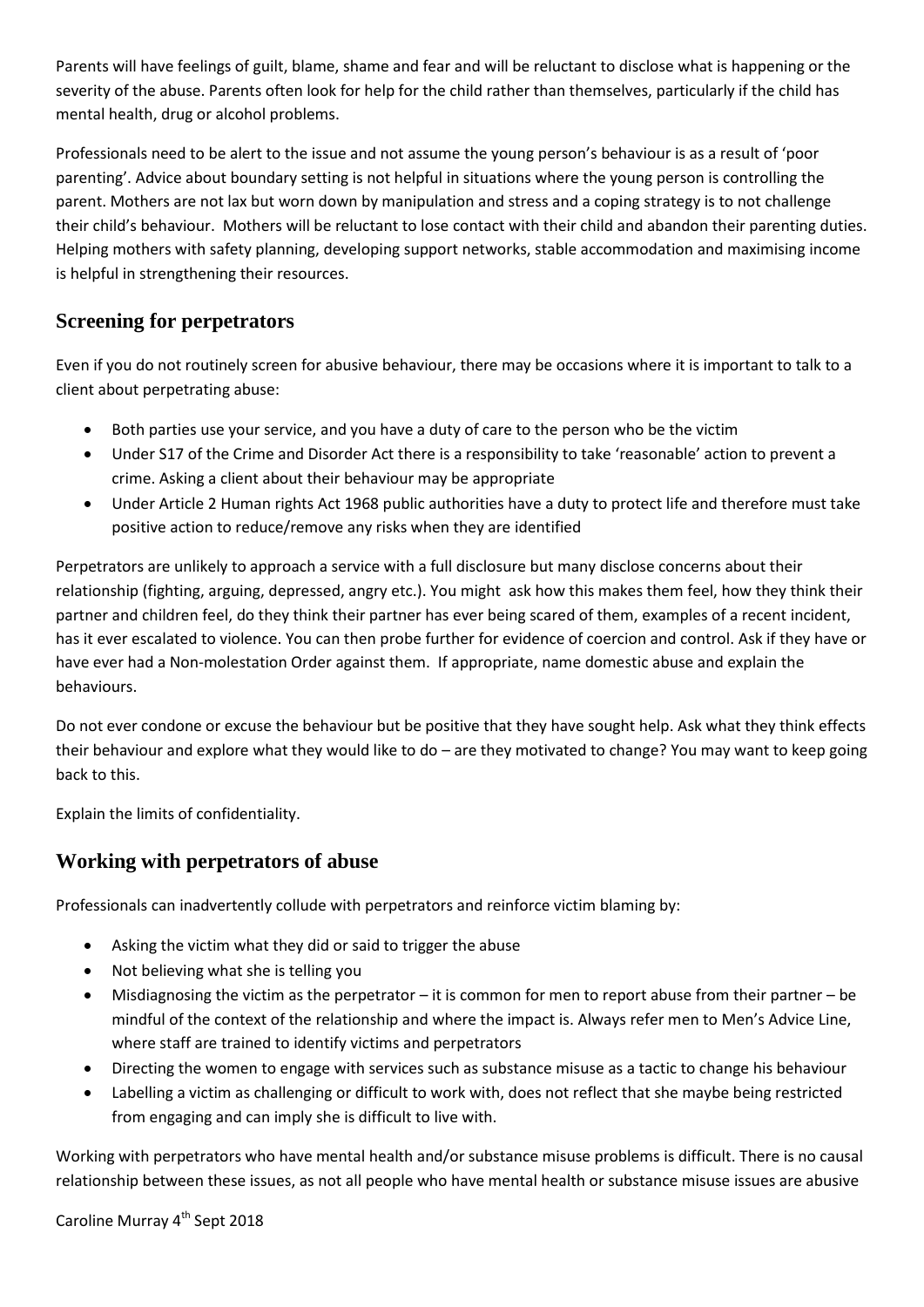and people who are abusive continue even when their other issues are resolved. It is therefore not sufficient to only address perpetrators mental health/substance misuse.

Assess risk – direct questions about physical violence, strangulation, stalking, and jealousy, associated children in the household. Risk is not static and this will not to be checked regularly for escalation. Perpetrators use threats or attempts of suicide as a means to control their partners and it is not necessarily an indicator of mental ill health. Depression, self-harming and threats and attempts are established factors in domestic abuse murders and should be taken seriously.

As far as possible, evaluate the safety implications of your involvement. Specific interventions may have safety implications that you are not aware of. Because of the danger that is known to be involved, do not provide or recommend:

- Couple counselling before agreeing to any request for couple counselling, screen for domestic abuse in private interviews with each partner
- Anger management as a response to domestic abuse

Write case notes carefully and accurately; never include conclusions about the victimised partner based solely on what the abusive partner says. Carelessly written case notes can harm victims if they are brought into court.

If an abusive partner makes threats against their partner or children, inform the partner, the police, and the client's probation or parole officer (if applicable).

Never expect a victim to accept your judgment that their partner has changed. You cannot know for sure, and you may put the victim in further danger if your assessment encourages them to remain in the relationship.

The following measures should be taken:

- Encourage clients to examine and change any abusive behaviour.
- Remind clients that they are in control of whether they act abusively.
- Confront excuses and rationalisations, such as "I was only trying to…"
- Challenge entitlement beliefs (spoken or unspoken) no matter what they are based on.
- Confront abusive behaviour toward yourself and others especially:
- The use of communication, anger, and boundary violations as weapons of control.
- Talking about their partners in ways that are lacking in empathy, condescending, contemptuous, and disrespectful; trying to get you to agree with such attitudes.
- Misogynistic language, if the client has a female partner, or homophobic or transphobic statements if the client is LGBTQ.
- Avoid colluding with abusive partners; they may try to manipulate you to get you on "their side". This could include wanting you to see their partner as "the problem" and the civil and criminal justice systems as "unfair"
- Focus on accountably with abusive partners. Remind them that they are always responsible for their choices and behaviours. Call attention to their minimizing, denying and blaming. Point out the consequences of their behaviour and the impact it has had on their partners and children.

#### **What are abusive men like as fathers?**

Men will claim that their behaviour towards their partner is separate and different from how he acts with his children. However, decisions made in a household have an impact on everyone in the family. Abusive partners will consider their own judgement as superior and will solely focus on how things will impact on them. Just as he views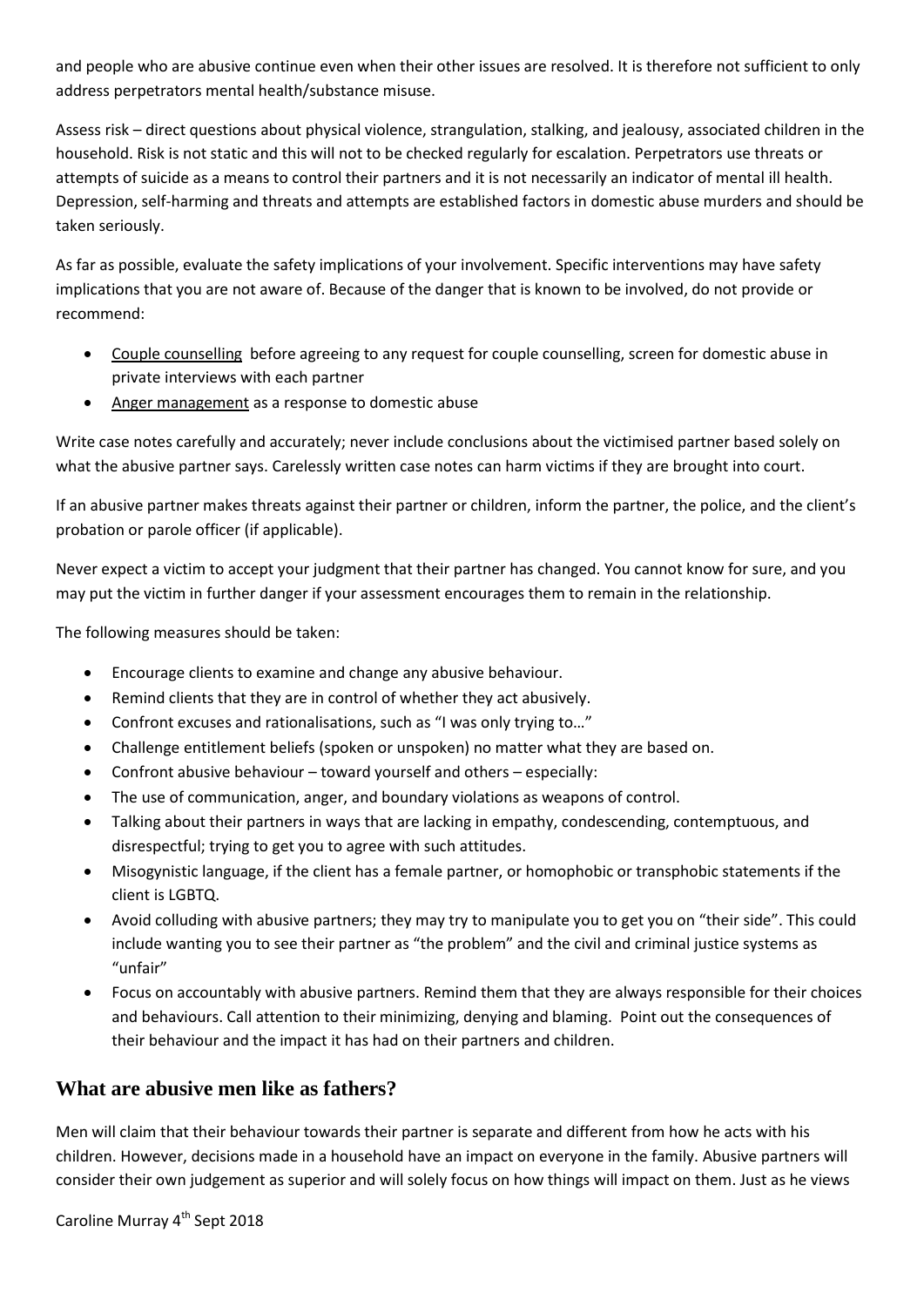his partner as his possession, this will extend to the children. Abusers tend to be authoritarian parents and will not entertain choice or compromise from the children or mother, on their behalf. Their coercive and controlling behaviour towards the mother has a direct impact on the children. Children of abusers often find their father's attention and approval hard to come by and this scarcity has the effect of increasing its value.

Children living in the household are not be hidden from the abuse and apart from the mental impact of living in a tense, volatile and controlling household, they are at risk of physical harm and of being manipulated into the abuse. A threat to harm the children is an effective weapon against mothers. Their behaviour damages the mother child relationship as her authority is constantly undermined which interferes with her ability to parent. Abusers are a poor role model for children.

After separation, some fathers disappear from their children's lives, whilst other s maintain a high profile and can use the children to retaliate against the mother for leaving him or as pawns to try to get her back. He may try to make parenting life difficult so that she struggles to move forward, pump the children for information and use this to stalk and harass, discredit her to the children.

## **Serial perpetrators**

Research shows that abusive men tend to go from one abusive relationship to another. 18% of perpetrators recorded as re-offending, did so against a different partner to the one they were originally reported for to the police. 'Serial' means the perpetrators is alleged to have used/threatened abuse against two or more victims who are unconnected to each other and who are or have been intimate partners of the perpetrator (as opposed to repeat offending against the same victim or persons in the same household)

## **Domestic Violence Perpetrator Programmes**

Make sure your expectations about what a progra[m can and cannot do](http://www.opdv.ny.gov/professionals/abusers/APIPguidelines/what-programs-can-cannot.html) are realistic. Research shows that, were the consequences of continuing the abuse far outweigh the benefits of stopping, are shown to make the most positive progress on perpetrator programmes. Initially these consequences are external – a partner who will definitely leave, no contact with children, prison. After a time on the programme, some men will develop their own internalise reasons for change.

The purpose of a perpetrator programme is to make women and children safer by giving men a chance to change their behaviour. Programmes will look at his thinking and provide education and challenge around entitlement, coercive control, disrespect, superiority, selfishness and victim blaming. Men are not allowed to continue to be abusive whilst on the programme

If you working with someone who is attending a perpetrator programme:

- Be familiar with the policies and procedures of the program and maintain contact with the provider
- Respond immediately to an offender's **first** failure to enroll in or attend a mandated program

## **Victim safety**

Make victim (and any associated children) safety a top priority Do what you can to ensure that your work with an abusive partner does not further endanger the victim– while realising that you can't guarantee safety.

Give victims details of local and national domestic abuse services.